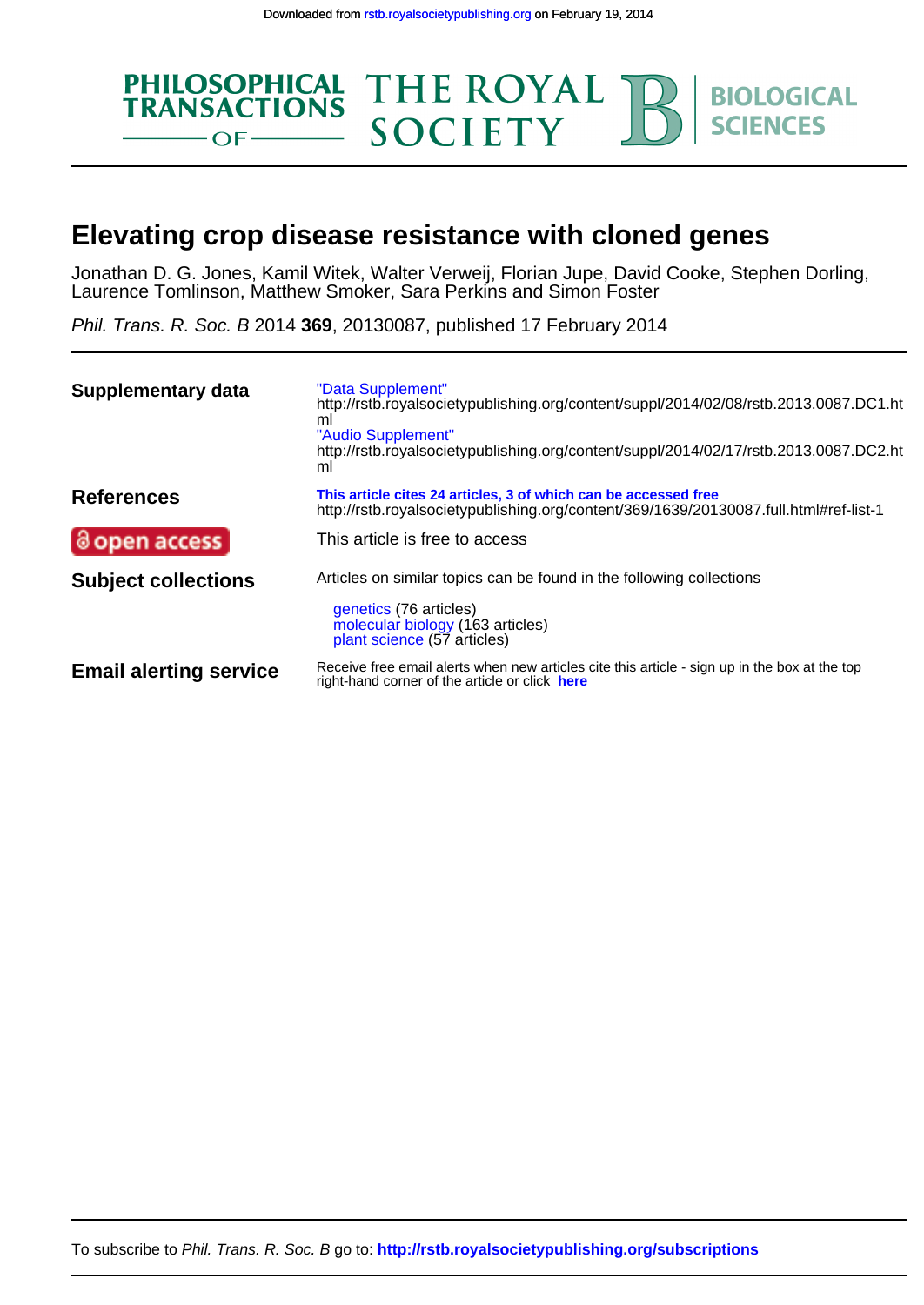

### rstb.royalsocietypublishing.org

# Research



Cite this article: Jones JDG et al. 2014 Elevating crop disease resistance with cloned genes. Phil. Trans. R. Soc. B 369: 20130087. http://dx.doi.org/10.1098/rstb.2013.0087

One contribution of 16 to a Discussion Meeting Issue 'Achieving food and environmental security: new approaches to close the gap'.

#### Subject Areas:

plant science, molecular biology, genetics

#### Keywords:

potato, Solanum, GM, transgenic field trial, late blight resistance

#### Author for correspondence:

Jonathan D. G. Jones e-mail: [jonathan.jones@tsl.ac.uk](mailto:jonathan.jones@tsl.ac.uk)

Electronic supplementary material is available at<http://dx.doi.org/10.1098/rstb.2013.0087> or via [http://rstb.royalsocietypublishing.org.](http://rstb.royalsocietypublishing.org)



# Elevating crop disease resistance with cloned genes

Jonathan D. G. Jones<sup>1</sup>, Kamil Witek<sup>1</sup>, Walter Verweij<sup>1,2</sup>, Florian Jupe<sup>1</sup> , David Cooke<sup>3</sup>, Stephen Dorling<sup>4</sup>, Laurence Tomlinson<sup>1</sup>, Matthew Smoker<sup>1</sup> , Sara Perkins<sup>1</sup> and Simon Foster<sup>1</sup>

 $<sup>1</sup>$ The Sainsbury Laboratory, and  $<sup>2</sup>$ The Genome Analysis Center, Norwich Research Park, Colney Lane,</sup></sup> Norwich NR4 7UH, UK

<sup>3</sup>Cell and Molecular Sciences, The James Hutton Institute, Dundee DD2 5DH, UK

<sup>4</sup>School of Environmental Sciences, University of East Anglia, Norwich NR4 7TJ, UK

Essentially all plant species exhibit heritable genetic variation for resistance to a variety of plant diseases caused by fungi, bacteria, oomycetes or viruses. Disease losses in crop monocultures are already significant, and would be greater but for applications of disease-controlling agrichemicals. For sustainable intensification of crop production, we argue that disease control should as far as possible be achieved using genetics rather than using costly recurrent chemical sprays. The latter imply  $CO<sub>2</sub>$  emissions from diesel fuel and potential soil compaction from tractor journeys. Great progress has been made in the past 25 years in our understanding of the molecular basis of plant disease resistance mechanisms, and of how pathogens circumvent them. These insights can inform more sophisticated approaches to elevating disease resistance in crops that help us tip the evolutionary balance in favour of the crop and away from the pathogen. We illustrate this theme with an account of a genetically modified (GM) blight-resistant potato trial in Norwich, using the Rpi-vnt1.1 gene isolated from a wild relative of potato, Solanum venturii, and introduced by GM methods into the potato variety Desiree.

## 1. Introduction

Of seven billion humans, too many—close to one billion—are hungry. The reasons are complex, and include poverty, poor governance, pre- and post-harvest losses and wastage, and climatic factors. Despite this complexity, food prices are influenced by supply and demand, and worldwide demand is dangerously close to exceeding available supply. As demonstrated by various reports in the past 5 years [[1](#page-7-0)–[3](#page-7-0)], although increasing supply will not be sufficient to address all the social factors that cause poverty, increased production is nevertheless required to avoid further increases in the number of hungry people. It has been estimated that we need to increase food production by 50% by 2030 and by 70–100% by 2050 [[1](#page-7-0)–[3\]](#page-7-0). Humans already appropriate approximately 25% of terrestrial photosynthesis for our own direct consumption, that of our domestic animals, and for forestry [[4](#page-7-0)]. Given the long lead times for agriculture and scientific innovation to be converted into increased crop performance, investment in agricultural science and technology is urgent, and we need evidence-based and locally appropriate judgements about which tools and technologies should be deployed to meet the challenge. Different approaches to increasing crop production are appropriate in different locations. For example, in poor countries such as Malawi, fertilizers can greatly increase maize productivity [\[5\]](#page-7-0), whereas in most developed countries, further increases in fertilizer application would be ineffective and wasteful. Along with many other challenges and options, we must sustainably reduce crop losses to weeds, pests and diseases. Without control, these factors reduce harvests approximately twofold [\[6\]](#page-7-0).

& 2014 The Authors. Published by the Royal Society under the terms of the Creative Commons Attribution License http://creativecommons.org/licenses/by/3.0/, which permits unrestricted use, provided the original author and source are credited.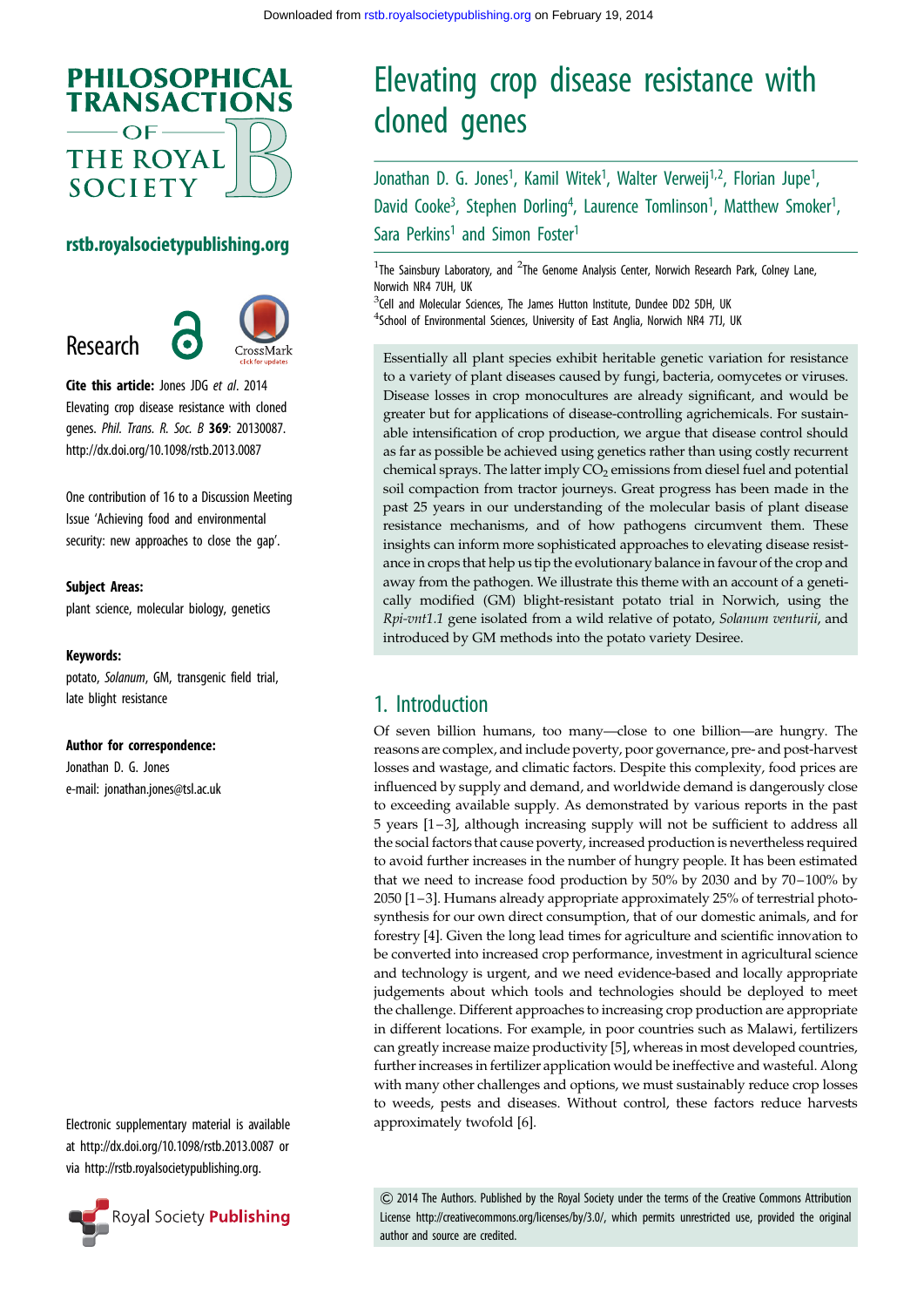Synthetic fungicides and insecticides substantially reduce crop losses. However, insecticides, in particular, can damage non-target organisms, including pollinators, and predators of pest insects. Plant breeders select for high-yielding crop varieties. With widespread use of agrochemicals to control crop disease, disease resistance usually receives less priority compared with optimizing the overall photosynthetic performance and harvest index of the crop. These priorities may need to change as increasingly stringent environmental legislation, particularly in Europe, is leading to a steady reduction in the repertoire of chemicals available for pest and disease control in crops. Disease pressure on potatoes and wheat in the UK is severe during wet summers such as that of 2012 ([http://www.](http://www.cropmonitor.co.uk) [cropmonitor.co.uk](http://www.cropmonitor.co.uk)). Potato farmers in northern Europe typically spray 10–15 (and up to 25) times per year to control late blight caused by the oomycete Phytophthora infestans ([http://www.](http://www.fera.defra.gov.uk/scienceResearch/scienceCapabilities/landUseSustainability/surveys/documents/arable2010.pdf) [fera.defra.gov.uk/scienceResearch/scienceCapabilities/land](http://www.fera.defra.gov.uk/scienceResearch/scienceCapabilities/landUseSustainability/surveys/documents/arable2010.pdf) [UseSustainability/surveys/documents/arable2010.pdf](http://www.fera.defra.gov.uk/scienceResearch/scienceCapabilities/landUseSustainability/surveys/documents/arable2010.pdf)) [\[7](#page-7-0)]. Application of agrochemicals imposes costs for chemicals, diesel fuel, machine maintenance and labour as well as causing soil compaction. In very wet conditions, it can be impossible to use tractors in the fields. Costs for late blight control have been estimated in the Netherlands to be around 330 Euros per hectare per year for chemicals alone [\[8\]](#page-7-0), and will be similar in the UK. Plants harbouring late blight resistance genes may only require sprays for late blight towards the end of the season, which will reduce the associated costs and environmental impact substantially. However, spraying for other diseases such as early blight, and for weed control and fertilization, will usually or often still be required.

# 2. Host/pathogen coevolution

Plant/pathogen interactions exhibit three distinct phases [\[9,10\]](#page-7-0) (figure 1). First, pathogens make relatively conserved molecules such as flagellin or chitin that plants have evolved the capacity to recognize. This recognition requires cell surface receptors that trigger defence upon recognition of these so-called pathogen (or microbe) associated molecular patterns (PAMPs or MAMPs). To succeed, pathogens must suppress host defence mechanisms, using molecules known as 'effectors' that are usually delivered into host cells but which can act in the intercellular spaces of the leaf (figure 1). Effectors interfere with defence processes directly, or with their activation, by disrupting host-signalling mechanisms. However (phase 3), plants have evolved the capacity to recognize specific effectors, either directly or indirectly by detecting their effects on host components [\[9\]](#page-7-0). This recognition is usually mediated by intracellular receptors encoded by disease resistance (R) genes. Pathogen effector complements and host R gene repertoires coevolve. For example, newly evolved R genes impose selection on recognized pathogen races for mutations in effectors that result in evasion of detection (figure 1). Pathogen races that evade detection by host immune receptors, in turn, select for hosts carrying new variant R genes that can detect either the new effector allele, or another effector. Hosts and pathogens have large R gene and effector repertoires, respectively. For example, the sequenced doubled-monoploid potato clone DM and its pathogen Phytophthora infestans, have more than 438 R genes and 563 effector candidates, respectively [\[11,12](#page-7-0)]. In nature, a high degree of genetic diversity (polymorphism) prevails in the host  $R$  gene and pathogen effector



Figure 1. A simplified model of the role of plant  $R$  genes in plant–microbe interactions. (a) Pattern recognition receptors (PRRs) in the plant cell membranes confer recognition of pathogen associated molecular patterns (PAMPs), resulting in PRR-triggered immunity (PTI). Despite PTI, plants are susceptible to their pathogens owing to the delivery of effector molecules that attenuate this host resistance response. (b) Classical breeding for late blight resistance has focused on the introgression of single dominant R genes from wild sources such as Solanum demissum. These single genes resulted in strong selection on the pathogen effector genes, resulting (c) in the selection of mutated effectors that evade recognition, or in complete loss of recognized effectors. (d) In this paper, we postulate the cloning and transgenic stacking of several  $R$  genes. Stacked  $R$ genes will provide a more durable defence system, especially with several R gene stacks available to the breeder, because each  $R$  gene abolishes the selection for single effector mutations that circumvent a different  $R$  gene.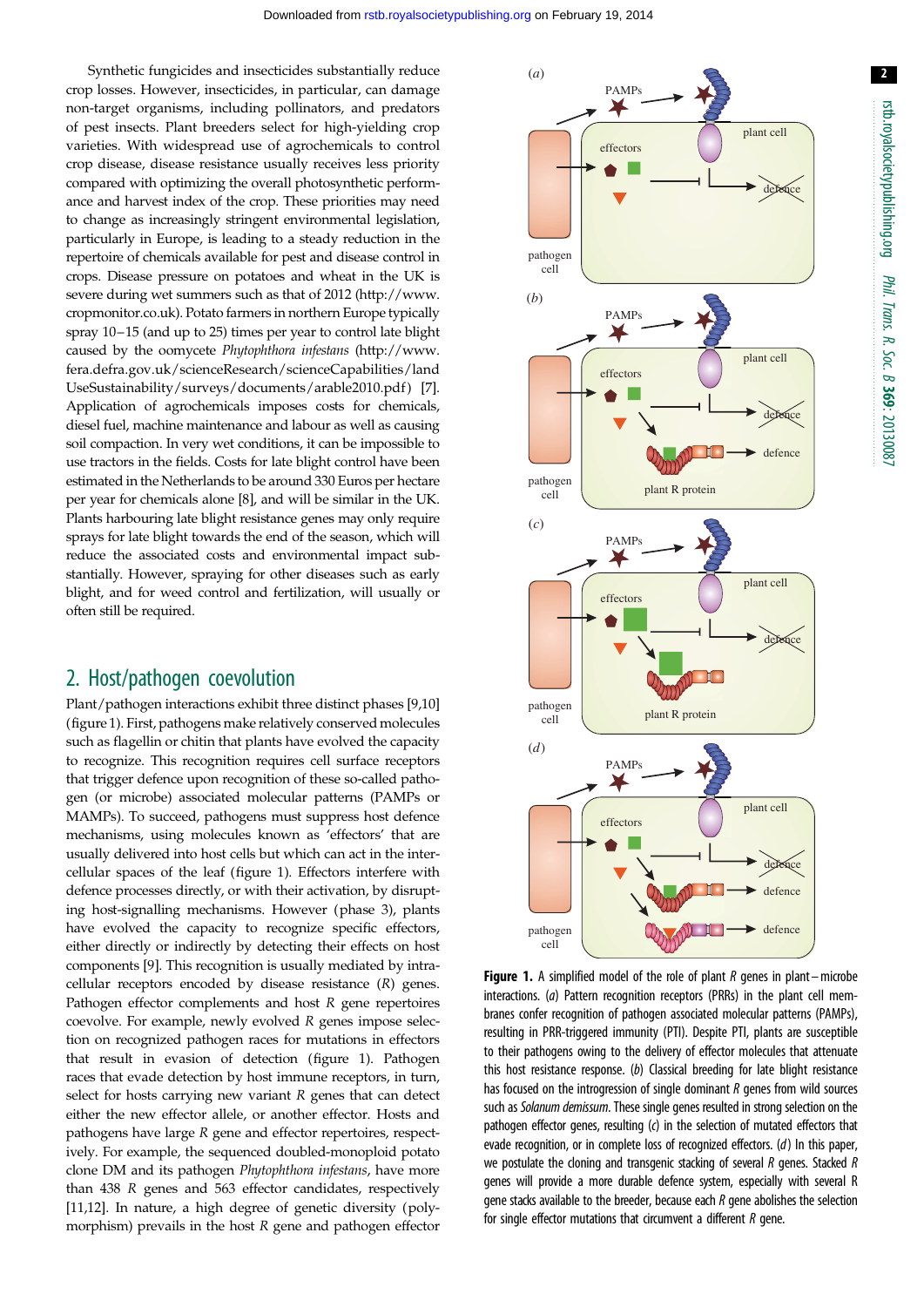3

repertoires. Because of these polymorphisms, resulting in diversity of recognition capacity in the plant population, epidemics are rare for coevolving pathogens and hosts, because in any host plant population, most individual plants will be able to resist most of the circulating pathogen races. However, in agricultural ecosystems, populations of millions of genetically identical plants provide an ideal substrate for the growth of pathogen races that can evade recognition by the crop R gene repertoire.

Wild relatives of crop plants are a source of genes for disease resistance. The potato (Solanum tuberosum) can be crossed with a number of wild Solanum species; however, certain genetic restrictions apply. For example, the same ploidy level and genetic background must usually be present to generate viable crosses. The majority of pathogen resistances described to date were identified from wild Solanum species that are not directly crossable with the potato cultivar used in the field. Time-consuming and difficult bridge-crosses need to be made in this case, pointing to another problem caused by the heterozygous tetraploid nature of potato varieties [[13\]](#page-7-0). This means that when a potato with a desired combination of characteristics is crossed to another, it is extremely difficult to recover the beneficial parental combination of alleles in the progeny. It has therefore usually proved difficult to breed in desired traits such as disease resistance without sacrificing good combinations of alleles at other loci. The potato cultivars Bionica and Toluca are very good examples for this breeding process, into which the durable late blight resistance gene Rpi-blb2 has been introgressed from a diploid wild species Solanum bulbocastanum. However, this process took more than 30 years of crossing and selection to obtain the final product [[13](#page-7-0)]. There is great value in genetic approaches that can improve disease resistance in good potato varieties without disrupting favourable combinations of alleles.

Although this article emphasizes classical disease resistance genes, the first layer of plant defence pattern recognition receptor-(PRR) triggered immunity (PTI) can also provide a useful source of elevated disease resistance. All plants have the capacity to activate defence upon recognition, via pattern recognition receptors (PRRs), of PAMPs/MAMPs such as fungal chitin or bacterial flagellin. However, not all plant families have the same repertoire of PRRs; most plants are unable to recognize the bacterial translation initiation molecule elongation factor-Tu (EF-Tu), but this recognition is found in the Brassicaceae, including the model species Arabidopsis. Recognition requires the PRR EF receptor (EFR), which encodes a transmembrane receptor kinase that exercises surveillance at the plant cell surface. When the Arabidopsis EFR gene is transgenically introduced into tomatoes, the resulting tomato lines show substantially enhanced resistance to bacterial diseases caused by Ralstonia solanacearum and Xanthomonas sp. [[14](#page-7-0)]. This simple route to enhanced bacterial resistance could have broad utility.

Potato late blight resistance genes (resistance to Phytophthora infestans (Rpi) genes), confer recognition of specific P. infestans effectors, and use this recognition to trigger activation of defence, which arrests pathogen growth [[15](#page-7-0)]. Mutations in the gene that encodes this effector can result in its elimination or alteration, enabling the pathogen to evade detection by the Rpi gene, with the result that the R gene is no longer effective at controlling races of the pathogen that lack the recognized form of this effector.

If it is so easy to mutate recognized effectors to evade R genes, then it is remarkable that any are retained by evolution. Furthermore, not all R genes are rapidly overcome; some are more 'durable'. Why are some R genes more durable than others? This is almost certainly because some effectors are more indispensable to the pathogen than others. From analysis of the effector repertoire of pathogens, enabled by advances in DNA sequencing methods, we can often predict effectors from their protein sequence motifs. For example, P. infestans effectors have a signal peptide and a so-called RxLR amino acid sequence motif close to the signal peptide cleavage site in the secreted effector [\[15\]](#page-7-0). If a particular effector is shared between multiple races of a pathogen, then it is more likely to be indispensable for the pathogen than an effector that is present in some but not all races.

This knowledge provides a crucial tool for discovering the most indispensable pathogen effectors, and prioritizing Rpi genes that recognize these effectors for deployment in crops. The importance of the *P. infestans* Avr3a effector was directly examined by testing the virulence of races in which the Avr3a gene had been silenced. Remarkably, P. infestans lines with reduced levels of Avr3a expression are either weakly virulent or completely non-virulent [[16](#page-7-0)]. Avr3a is found in two allelic forms [\[15\]](#page-7-0); Avr3a<sup>KI</sup> and Avr3a<sup>EM</sup> (varying in two amino acid positions). The Rpi gene R3a confers recognition of the Avr3a<sup>KI</sup> form but not the Avr3a<sup>EM</sup> form [[15](#page-7-0)]. The Avr3a<sup>EM</sup> form is present in the widespread virulent race 13\_A2, which is why it can overcome R3a [[16](#page-7-0)]. Efforts are underway in at least two laboratories to identify novel forms of R3a that can recognize both Avr3aKI and Avr3aEM forms, either by screening wild Solanum populations or from accelerated evolution in the laboratory followed by transient Agrobacterium-mediated assays of R3a and  $Av$  alleles. In addition, Rpi genes exist that confer useful resistance against most known races of P. infestans, notably Rpi-blb1, Rpi-blb2 and Rpi-vnt1 [\[17](#page-7-0)–[20](#page-7-0)]. Rare races exist that can overcome one or another of the Rpi genes, but no race exists that can overcome all three.

# 3. Advantages of genetically modified deployment of Rpi genes

Breeders have typically introduced one Rpi gene at a time from wild relatives into cultivated potato. Each introduction is laborious and slow, and so far has resulted in an Rpi gene that is overcome by new P. infestans races in less time than it took to breed the new variety that contains it. It is usually not known whether a resistance-breaking strain was present prior to deployment of the new Rpi gene, or whether new mutations arose and were selected by the Rpi gene once these lines were planted over a sufficiently large area. Understandably, breeder's enthusiasm for using single major Rpi genes is now low, because these genes are often not durable, and breeding multiple, independent new Rpi genes is even more difficult than breeding one at a time.

However, the prospects for using dominant major Rpi genes for disease control have been greatly improved by recent advances. Previously, breeders were unable to prioritize Rpi genes that recognized the pathogen's most indispensable effectors; now they can. Moreover, if one can combine multiple Rpi genes on one DNA construct ('stacking'), then each gene can be expected to reduce the selection pressure against the other genes on the construct [\[21\]](#page-7-0). Furthermore, with genetically modified (GM) methods, one can insert the Rpi gene stack into a favoured variety and recover derivatives with all the properties of that favoured variety, but with the addition of blight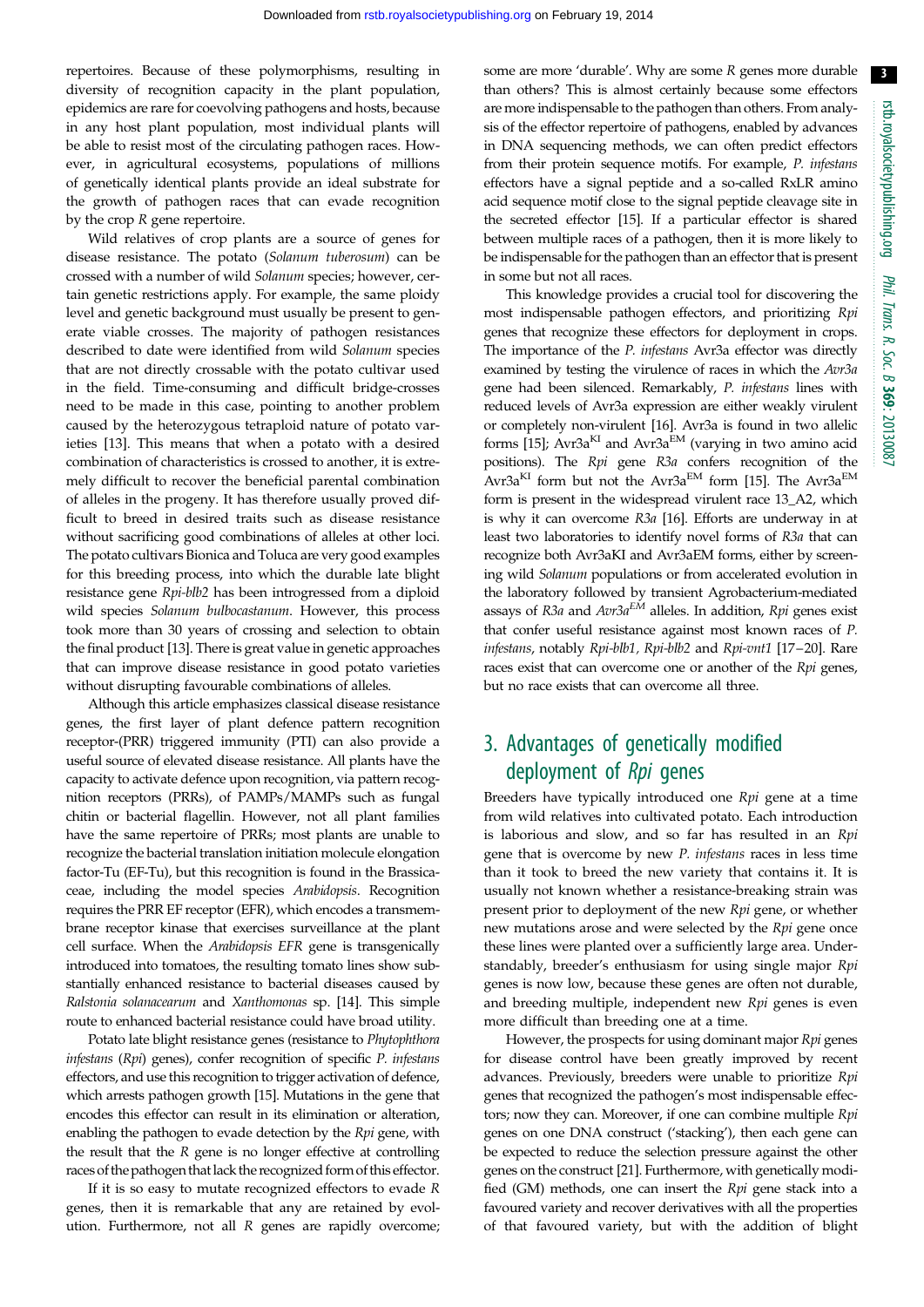$\mathbf{0}$ 25

50 75 100

(*a*)

<span id="page-4-0"></span>resistance. By contrast, breeding not only breaks up favourable combinations of alleles in a variety of choice, but may introduce deleterious alleles of genes linked to the novel disease resistance, which are difficult to eliminate from subsequent breeding steps. If one knows the identity of each recognized effector, the function of each of the transgenic Rpi genes can be verified by transient delivery of the cognate effector and testing for activation of defence. This would not be possible merely by using P. infestans disease assays, because each Rpi gene is effectively epistatic to (masks) the other Rpi genes in the stack. Finally, in principle, it may be possible to deliver Rpi alleles that recognize all alleles of indispensable effectors such as Avr3a. In combination, these approaches provide a technology that should enable the creation of potato varieties that will be extremely difficult for P. infestans to evolve to colonize.

# 4. First steps: a genetically modified blightresistant potato trial in Norfolk, UK

We isolated the Rpi-vnt1.1 gene from Solanum venturii [[19](#page-7-0)] and the Rpi-mcq1 gene from Solanum mochiquense [[22\]](#page-7-0). Rpi-vnt1.1 is known to confer resistance to race 13\_A2 and 6\_A1 in detached leaf assays (DLAs). Transgenic potato var. Desiree plants carrying either Rpi-mcq1 or Rpi-vnt1.1 were produced during the course of verifying the isolation of these genes [\[19](#page-7-0)]. Plant and tuber phenotypic traits in Rpi-vnt1.1-transgenic lines were practically identical to the non-transformed Desiree. No differential plant characteristics (flower colour, leaf type, foliage colour) or tuber (shape, size, flesh colour, skin type) were noted between the transgenic line and the non-transformed controls. Similarly, no major differences in total yield were observed between transgenic and non-transgenic plants grown in pathogen-free areas (data not shown).

Although some Ecuadorian P. infestans strains exist that do not express the cognate effector Avr-vnt1 and which can overcome resistance conferred by Rpi-vnt1.1, such races are not present in Europe. Rpi-mcq1, on the other hand, does not confer resistance to 13\_A2 and 6\_A1 in DLAs, but we still wished to test whether it conferred partial resistance in the field. After obtaining permission for a GM potato trial from the Department for Environment, Food and Rural Affairs under licence 10/R29/ 01, and building a securely fenced area in the John Innes Centre field plots, a field trial was undertaken during 2010, 2011 and 2012. Each year, 192 GM potato plants were planted, surrounded by non-transgenic potato plants of both Desiree and Maris Piper varieties. We did not inoculate with late blight, but waited for races circulating in the UK to blow in.

We considered the effect of temperature, total rainfall and humidity on the P. infestans infection pressure in the field experiments. The so-called Smith period defines the optimal conditions for late blight occurrence, sporulation and infection progress. A Smith period is observed when on two or more consecutive days, the minimum temperature is  $10^{\circ}$ C or above, and on each day the relative humidity is greater than 90% for at least 11 h [\(http://www.Blightwatch.co.uk](http://www.Blightwatch.co.uk)). We noted strong correlation between weather conditions and results of our field trial experiment (for details of weather conditions see the electronic supplementary material, figure S1).

During the first year of the experiment, we tested both Rpivnt1.1 and Rpi-mcq1. Conditions were not ideal; the GM plants in the plots were all transplanted from pots in the glasshouse, rendering them physiologically different from non-GM Maris



12345 6 1234 5 6 1234 5 6

Desiree *Rpi-mcq1 Rpi-vnt1.1*

disease scored 28 August 2010

genic Desiree plants. Data are average disease severity scores from 16 plants (single block) displayed as a percentage of necrotic tissue. The title of the x-axis represents the sampled plot number. All plants were scored as indicated in the figure. While blight arrived in  $(a)$  2010 and  $(c)$  2012 during the vegetative growth, it arrived at the end of this period in  $(b)$  2011, when plants were already senescing.

Piper and Desiree plants that sprouted from tubers. Weather conditions during that year were mostly unfavourable for late blight occurrence. June and most of July were warm and dry, with low relative humidity.While daily minimum temperatures remained above 10°C for nearly all of the extended period 6 June 2010 through to the end of August, average daily relative humidity never reached 90% over this same period (38–88%) and on only one day, 10 June, did relative humidity at midnight reach 90%. First symptoms of late blight were observed in mid-August, which correlated with higher rainfall and lower daytime maximum temperatures at the end of July and during the first weeks of August. Disease severity was scored after three weeks of favourable weather conditions for late blight. As shown in figure 2a, the Rpi-vnt1.1 transgenic lines showed reduced disease severity, varying from 50% to 80% of plant tissue infected in different plots, in contrast with full susceptibility of the non-transformed Desiree line with 100% of infected tissue (dead plants). The Rpi-mcq1 did not confer resistance in the field experiment, displaying 100% susceptibility, similar to non-transgenic control plants. This was not a surprising finding, as this gene did not confer resistance in laboratory experiments using DLAs against the two strains detected under field conditions [\(figure 3](#page-5-0)), 13\_A2 and 6\_A1. Therefore, We have a subsequent field of late blight infected not the infected infected in subsequent field of late blight infected of late blight infected for late blight infected for late blight infected for late blight infection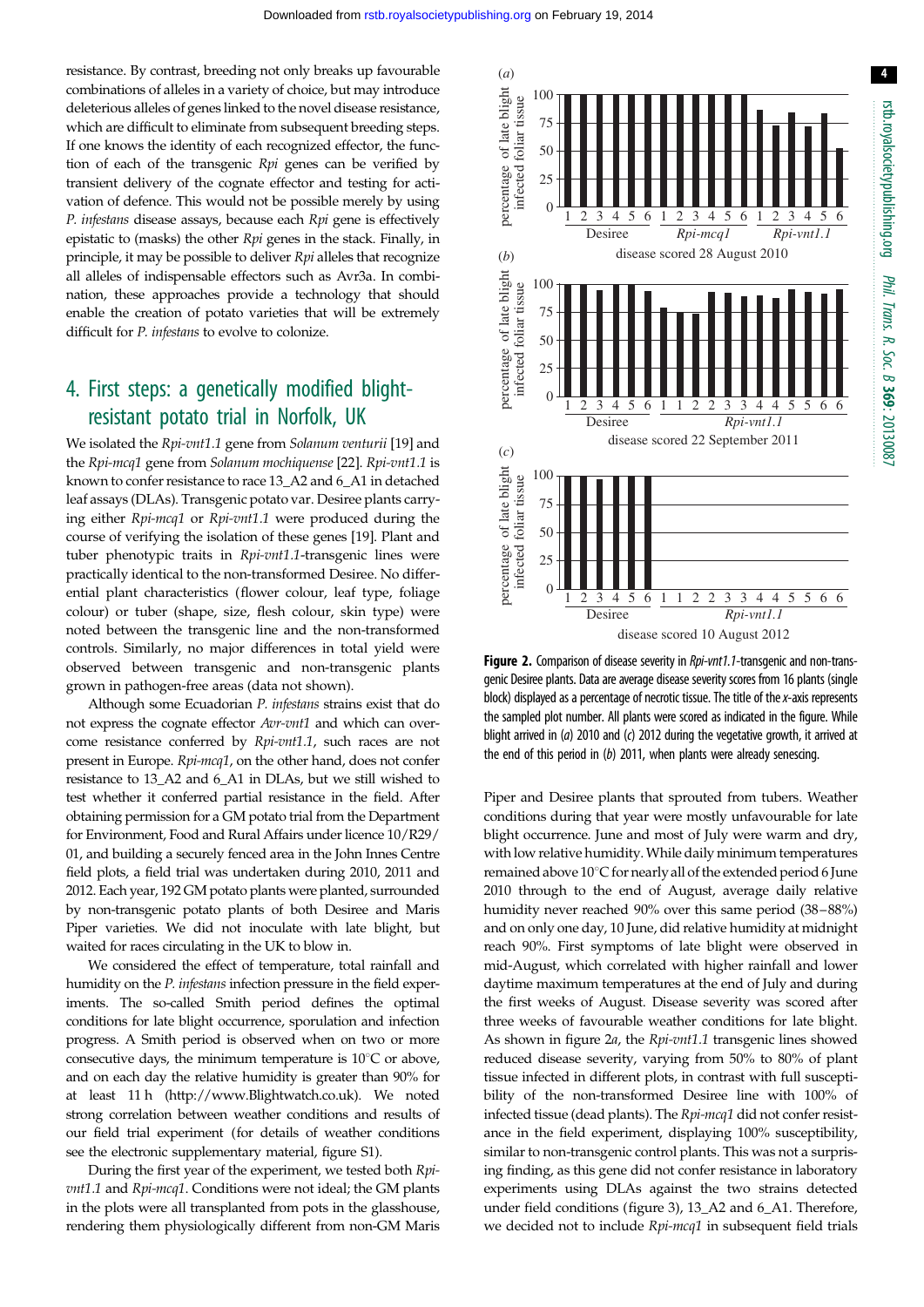<span id="page-5-0"></span>

| (a)  |                   |                          |  |
|------|-------------------|--------------------------|--|
| year | sample            | isolates                 |  |
| 2010 | Desiree           | 13_A2/6_A1 $(50\%/50\%)$ |  |
|      | $Rpi$ - $mcq$ $l$ | 13 A2/6 A1 (50%/50%)     |  |
|      | Rpi-vnt1.1        | 13 A2/6 A1 (50%/50%)     |  |
| 2011 | Desiree           | 6 A1 $(100\%)$           |  |
|      | $Rpi$ -vnt $1.1$  | 6_A1 $(100\%)$           |  |
| 2012 | Desiree           | 6 A1 $(100\%)$           |  |
|      | Maris Piper       | $6_A1(100\%)$            |  |
|      | Rpi-vnt1.1        | no blight                |  |

(*b*)



Figure 3. Survey of Phytophthora infestans strains isolated from transgenic Rpivnt1.1, Rpi-mcq1 and non-transgenic Desiree and Maris Piper plants. Phytophthora  $infestans$  samples  $(a)$ , 10 for each type of plants, randomly chosen from all plots, were collected from actively sporulating areas  $(b)$  into fast technology for analysis of nucleic acid cards.

in 2011 and 2012, instead increasing the number of Rpi-vnt1.1 transgenic plants to 2  $\times$  16 blocks. Since late blight arrived in mid-August 2010, when plants were already full-grown, and tubers mostly developed, we did not observe any differences in tuber yield between transgenic Rpi-vnt1.1, transgenic Rpi-mcq.1 and Desiree control (data not shown).

The weather conditions during the second year of the experiment (2011) were even less favourable for late blight (for details, see the electronic supplementary material, figure S1). Spring 2011 in East Anglia had been exceptionally dry (the driest on record [http://www.metoffice.gov.uk/](http://www.metoffice.gov.uk/climate/uk/datasets/Rainfall/ranked/East_Anglia.txt) [climate/uk/datasets/Rainfall/ranked/East\\_Anglia.txt](http://www.metoffice.gov.uk/climate/uk/datasets/Rainfall/ranked/East_Anglia.txt)) and July in particular was then a little cooler than average with a daily minimum temperature often less than the  $10^{\circ}$ C minimum required for a full Smith period. This resulted in late blight not being observed until the first week of September, when plants had already started senescing. In these circumstances, the effect of the transgene was moderate. Rpi-vnt1.1 transgenic plants showed slightly elevated disease resistance on three blocks only, with 75% leaf area infected, in comparison with 95–100% infected tissue in non-transformed Desiree and the remaining nine blocks of Rpi-vnt1.1 transgenic plants [\(figure 2](#page-4-0)b). During that year, only the 6\_A1 race was detected in field conditions, whereas it composed 50% of blight strains detected in the previous year. In addition, DLAs showed that Rpi-vnt1.1 gene confers resistance to that isolate. Therefore, high susceptibility of plants is owing to late occurrence of P. infestans at the beginning of plant senescence, rather than owing to infection with a virulent strain. As in the previous year, we did not see differences in tuber yield between transgenic and non-transgenic Desiree plants (data not shown).



Figure 4. Rpi-vnt1.1-transgenic and non-transgenic Desiree in field trials. Photograph was taken on 10 August 2012, almost one month after first symptoms of infection on Desiree plants were observed (13 July 2012). No symptoms of late blight were observed on transgenic plants, neither when photographs were taken nor towards the end of the experiment. Left, transgenic plants; right, non-transgenic.

The last year of the field trial, 2012, had the most advantageous weather conditions for P. infestans infection (see the electronic supplementary material, figure S1), with high rainfall (it was provisionally the second wettest July and fifth wettest summer in 100 years in the East Anglian region; [http://www.](http://www.metoffice.gov.uk/climate/uk/datasets/Rainfall/ranked/East_Anglia.txt) [metoffice.gov.uk/climate/uk/datasets/Rainfall/ranked/East\\_](http://www.metoffice.gov.uk/climate/uk/datasets/Rainfall/ranked/East_Anglia.txt) [Anglia.txt\)](http://www.metoffice.gov.uk/climate/uk/datasets/Rainfall/ranked/East_Anglia.txt) and high relative humidity two to three weeks before the first symptoms of late blight appeared (13 July). Additionally, late blight occurrence was preceded by five consecutive full Smith periods (6–11 July; [http://www.Blightwatch.co.uk\)](http://www.Blightwatch.co.uk), conditions not observed in previous field trial years. Plants were scored for disease severity after nearly one month, on 10 August. During that time, an additional four full Smith periods were observed, but there was also one week of high maximum temperature (up to  $25^{\circ}$ C) without any rainfall (21–27 July). As shown in [figure 2](#page-4-0)c, even with such strong infection pressure owing to perfect 'blight weather', Rpi-vnt1.1 transgenic plants remained fully resistant to late blight. No signs of infection were observed either before scoring time or till the end of the experiment, when tubers were collected in the first week of October. Disease progressed quickly on non-transgenic Desiree plants, with 100% infected tissue observed on 10 August, when almost all plants were already dead and without any foliar tissue (figure 4). Early infection during the tuber growth phase also led to a severe drop in yield in non-transgenic plants. For Rpi-vnt1.1 transgenic plants, the total weight of tubers from 16 plants varied from 6 to 13 kg, depending on the block, while it showed 50–75% reduction in the case of non-transgenic plants, yielding from 1.6 kg to a maximum of 5 kg in tuber weight ([figure 5\)](#page-6-0). As no infection was observed on Rpi-vnt1.1 transgenic plants, only samples from Desiree and Maris Piper were collected for isolate determination. Again, the dominant isolate was genotype 6\_A1, as in the second year of the trial.

These data show that Desiree potato lines transgenic for the Rpi-vnt1.1 blight resistance gene from a wild relative of potato, S. venturii, can confer resistance in the field to races of late blight that circulate in the UK. The predominant race was 13\_A2 in 2010, and 6\_A1 in 2011/2012. The data do not prove that Rpi-vnt1.1 alone will be sufficient to protect the UK or any other potato crop in perpetuity; indeed, this is highly unlikely. However, they do show that the Rpi-vnt1.1 gene is functional in the field in three successive seasons in small plots. In addition, this proves that it is possible to transfer stably an Rpi gene from a wild relative into a cultivated potato variety without altering its functionality.

5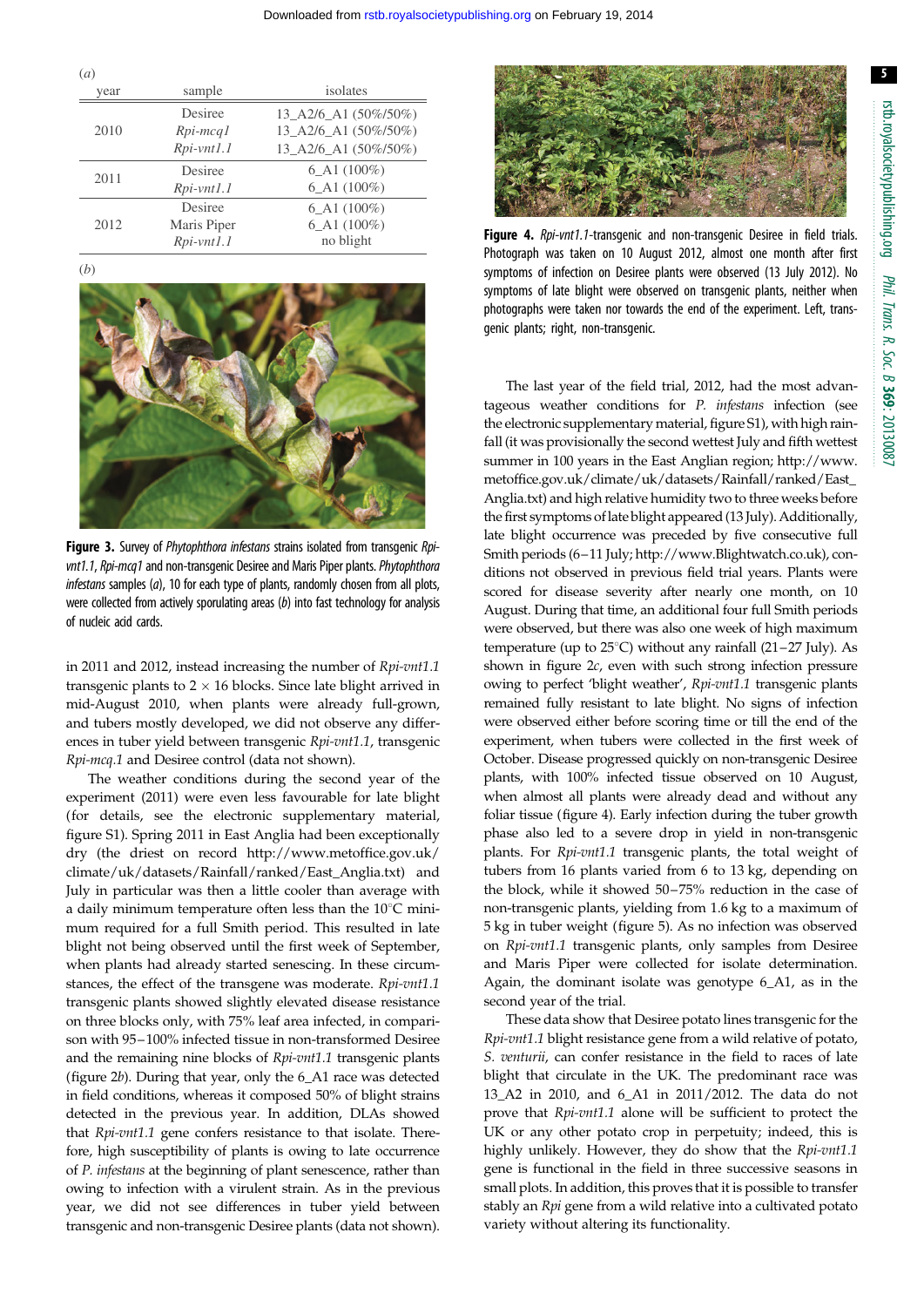<span id="page-6-0"></span>

Figure 5. Comparison of yield in Rpi-vnt1.1-transgenic and non-transgenic Desiree plants. Total yield is in kilogram per block (16 plants, a). Each plot (b) consisted of two blocks of transgenic Rpi-vnt1.1 (light grey) and one block of Desiree (dark grey), surrounded by one or two rows (external borders) of Maris Piper (white). Transgenic and non-transgenic blocks in each plot were planted in random order. Tubers from each block were collected and weighted separately.

# 5. Discussion

The proposal to use GM methods to deploy disease resistance genes from wild relatives of crops is not new [[8](#page-7-0)]. BASF developed a potato variety, Fortuna, that carries Rpi-blb1 and Rpi-blb2, and showed excellent field resistance. In comparison with the previously described Bionica and Toluca [\[13](#page-7-0)], this cultivar not only harbours a second functional R gene, but was also created in much shorter time. Unfortunately, BASF have concluded that the obstacles and costs of bringing this blightresistant Fortuna variety to market in Europe are too high to justify further investment in the project. This may be a good outcome for shareholders of agrichemical companies and tractor manufacturers, but not for farmers or for the reduction of the environmental impact of agriculture.

It is noteworthy how little blight was observed in 2011, and how even in a wet year like 2012, when farmers spray approximately 15 times, blight might not set in till mid-July. This illustrates two points. First, spraying, after a Smith period, can be difficult, and the need for spraying would be reduced with a fully blight-resistant variety. Second, in a dry year like 2011, blight can still appear at the end of the season, and once plants are senescing, because defence is an active process, the presence of an R gene does not guarantee resistance. Therefore, farmers might be advised to spray even resistant varieties towards the end of a season to ward off infections that might result in tuber blight and consequent storage losses.

Other examples exist of gene transfer from one species to another to confer useful disease resistance. The pepper Bs2 gene for Xanthomonas resistance was isolated and shown to confer Xanthomonas resistance when transgenically introduced into tomatoes, a species that carries very limited natural genetic variation for resistance to this disease [\[23](#page-7-0)]. Broadly, this general approach of moving disease resistance genes from one plant species to another has great potential to benefit agriculture by replacing chemical control with genetic control.

How many crop/pathogen systems might be amenable to this kind of approach? Perhaps the greatest opportunity lies in cereal rusts. Wheat stem and striped rusts caused by Puccinia graminis and Puccinia striiformis pose substantial danger to the world's wheat supplies, particularly in less developed countries. Losses can be almost complete and epidemics explosive, owing to the vast number of spores produced during a successful infection. A new strain of stem rust (Ug99) emerged in Africa in 1999 and has spread to the Middle East but not (so far) to the Punjab. The arguments made earlier for GM approaches apply to this system. A substantial contribution to reducing losses could be obtained if multiple independent R genes were cloned, shown to recognize distinct and relatively immutable and indispensable pathogen effectors, and transformed in a stack into an elite variety. Several groups around the world are now collaborating to achieve this goal, starting with resistance genes to Ug99 defined in wild relatives of wheat from the Sitopsis section of the Aegilops genus, such as Aegilops sharonensis [\[24](#page-7-0),[25](#page-7-0)] [\(http://www.](http://www.2blades.org) [2blades.org\)](http://www.2blades.org). As genomics methods continue to be refined, and as knowledge of the genomes of crops and their relatives continues to expand, resistance gene isolation will get easier. These genomics methods will also facilitate characterization of the genomes of pathogens such as rusts and oomycetes, and in particular will enable a full understanding of the genetic diversity in these organisms and the differences in effector allele complements that underpin why one race can overcome an R gene that another cannot. From this information, and from devising good assays to test which effector candidate is recognized by which  $R$  gene, cassettes of  $R$  genes with the highest probability of durability can be stacked and deployed. The prospects for tipping the evolutionary balance in favour of the crop and against the pathogen are good.

## 6. Material and methods

### (a) Plant material

Rpi-vnt1.1 transgenic potato plants were as described in [\[19\]](#page-7-0). The Rpi-mcq1 resistance gene was isolated from S. mochiquense as described in [\[22\]](#page-7-0), and plants of the potato cultivar Desiree were transformed with the binary vector pSLJ21153, carrying the full sequence of Rpi-mcq1 including its native promoter and terminator sequences [\[19\]](#page-7-0). Transformants were selected as described in [\[19](#page-7-0)]. One selected line per each transgene was used in the field trial. Using PCR on gDNA and semi-quantitative RT-PCR on total RNA, we confirmed the absence of vector backbones and that transgenes are expressed on a very low level (data not shown). Each year, gDNA was extracted from sprouts of 10 randomly chosen tubers and tested for presence of the transgene [[19](#page-7-0)].

Potato cultivar Maris Piper was planted as guard crop. All tubers were kept at 6°C between experiments and left in a glasshouse one week prior planting.

### (b) Field layout

Tubers were planted in plots consisting of three blocks, two transgenic and one non-transgenic control, with each 16 plants. One row of the guard crop Maris Piper was planted between plots and two rows were surrounding all plots. Plants were spaced with 40 cm within and between rows. The block organization within the plots was random and the plot changed every year. See figure 5b for details.